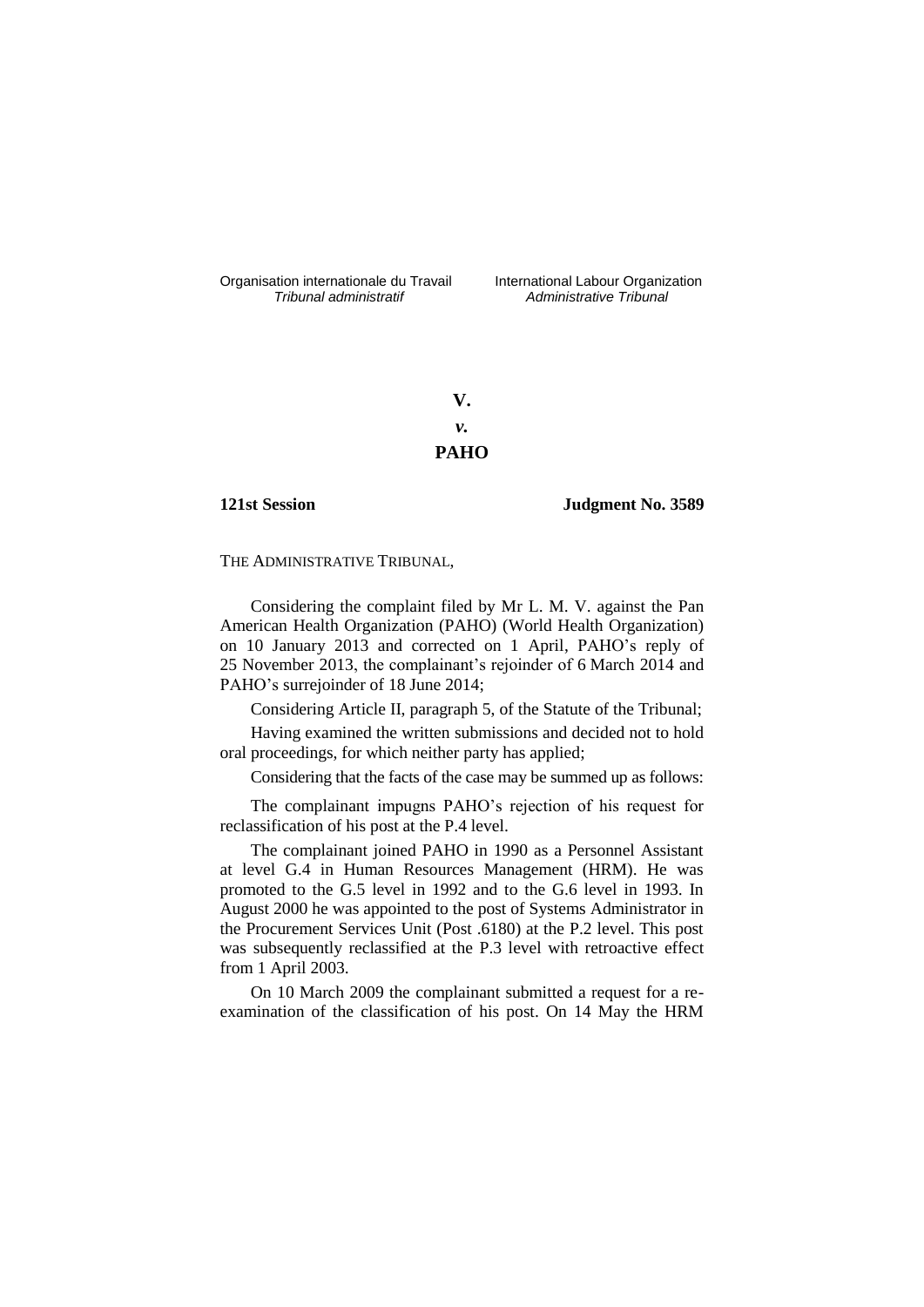Classification Team asked the complainant to provide information about the functions and responsibilities of his post by completing a questionnaire. The complainant provided the requested information and on 5 June the HRM Classification Team met with him to conduct a desk audit. It then prepared a desk audit report containing a list of the functions and responsibilities assigned to Post .6180. This report was forwarded to the complainant as well as his first and second-level supervisors, both of whom confirmed its accuracy. Following its analysis by the HRM Classification Team, the desk audit report was submitted to the Director of PAHO with the recommendation that the classification of the complainant's post be retained at the P.3 level. The Director decided to endorse this recommendation and the complainant was so informed by a letter of 13 January 2010.

On 1 March 2010 the complainant wrote to the HRM Area Manager, requesting a review of the 13 January decision. He was soon after informed that the Professional Reclassification Review Panel (PRRP) would be convened to examine his case. On 13 April, further to his request, he met with officials in HRM to obtain clarification on the classification standards used to classify his post. The PRRP met on 11 May to deliberate on the complainant's request and on 13 May it issued its report. It concluded that all relevant facts had been taken into account and that established procedures had been followed in the analysis of the post description, and it unanimously recommended that the grade of Post .6180 be retained at the P.3 level. The Director decided to approve this recommendation and by a letter of 26 August 2010 the complainant was informed accordingly. On 23 September he wrote to the HRM Area Manager noting that none of the issues which he had raised originally had been addressed by the PRRP. In a letter of 12 October 2010, the HRM Area Manager confirmed the Director's decision to retain the complainant's post at the P.3 level.

On 18 October 2010 the complainant filed a statement of intent to appeal against the decision of 12 October 2010. He subsequently explained that he was also appealing against the decision of 26 August 2010. He filed his formal statement of appeal on 9 November 2010 alleging incomplete consideration of the facts and failure to apply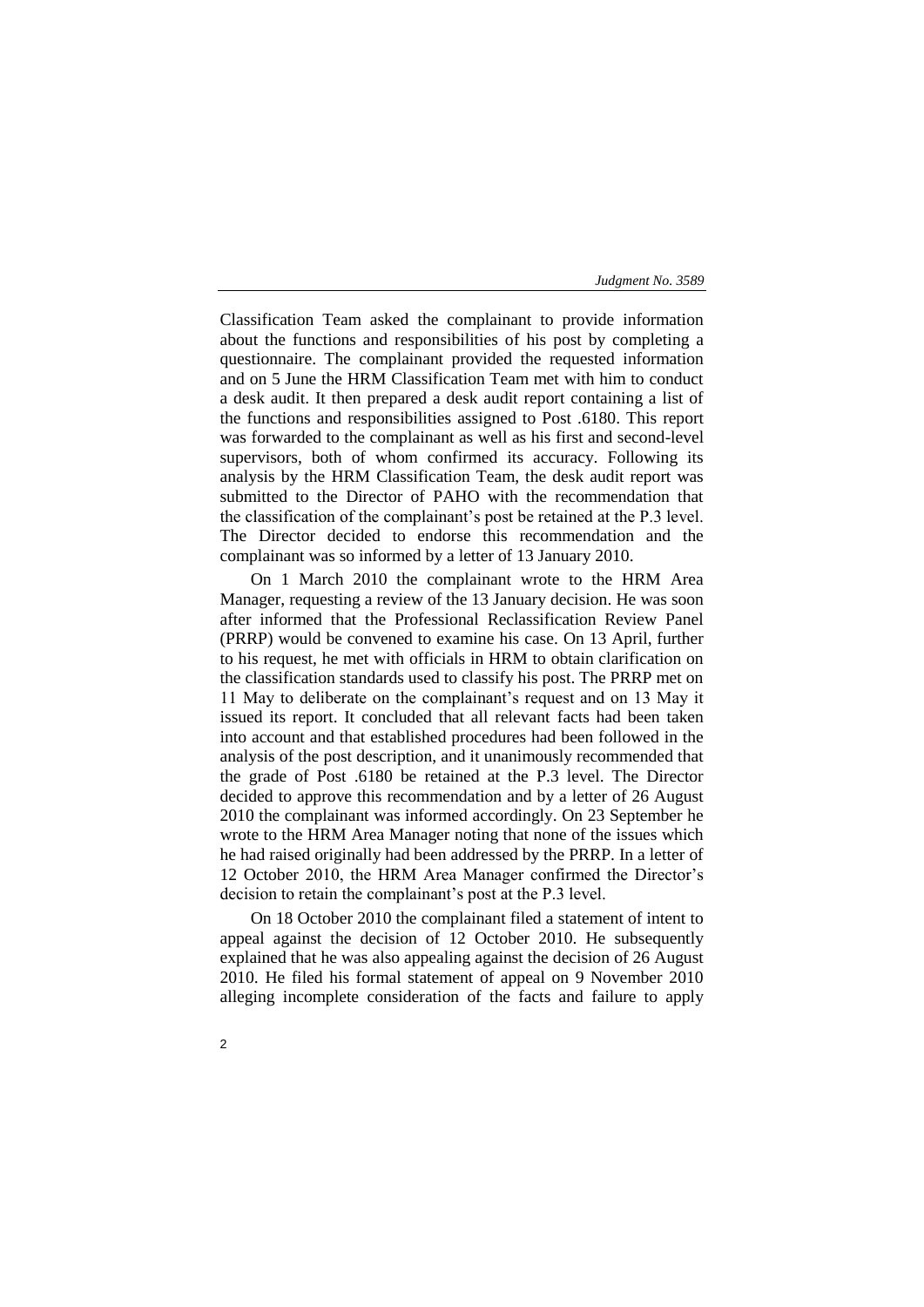3

correctly the relevant provisions. On 24 November 2010 he filed a supplementary statement of appeal. Following a hearing held in June 2012, the Board of Appeal (BoA) issued its report on 21 August 2012. It found that the Director's decision to maintain the complainant's post at the P.3 level was a valid exercise of her administrative discretion and that it was not tainted with any procedural flaws. It thus recommended the rejection of the appeal. By a decision of 23 October 2012, the Director notified the complainant of her decision to endorse the BoA's recommendation. That is the impugned decision.

The complainant asks the Tribunal to quash the impugned decision and to order the reclassification of his post at the P.4 level. He also claims moral damages.

PAHO invites the Tribunal to dismiss the complaint in its entirety.

## CONSIDERATIONS

1. The complainant commenced working with the Pan American Health Organisation (PAHO) in August 1990. In March 2009 the complainant held the position of Systems Administrator in the Procurement Services Unit, Post .6180, which was graded at the P.3 level. On 10 March 2009 the complainant requested a review of the post with a view to having it reclassified. The complainant intended using, as a comparator, Post .0231, a Financial Systems Advisor post in the Financial Resources Management, which was graded at the P.4 level. Thereafter, the complainant completed a questionnaire concerning the functions and responsibilities of his post and met with the Human Resources Management (HRM) Classification Team undertaking a desk audit of the position. Ultimately an audit report was prepared. The accuracy of the report had earlier been agreed to by the complainant, his first level supervisor and his second level supervisor. In due course the Director of PAHO received a memorandum from the HRM Advisor recommending that Post .6180 remain classified at the P.3 level. On 14 December 2009 the Director decided that the post should remain classified at the P.3 level and this decision was communicated to the complainant on 13 January 2010.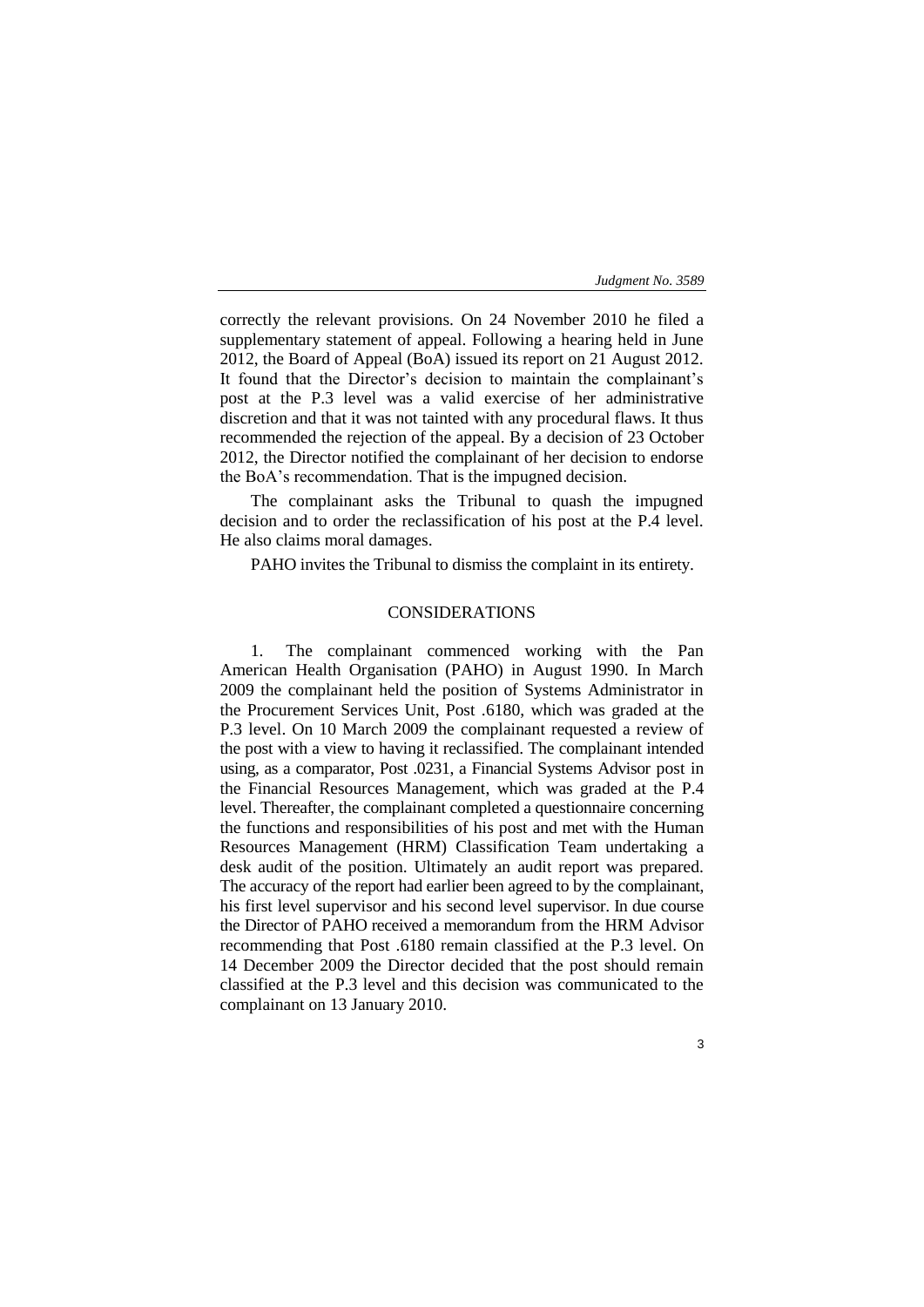On 1 March 2010 the complainant requested a review of this decision. This led to an examination of the Director's decision by the Professional Reclassification Review Panel (PRRP). Ultimately the members of the PRRP concluded that they were satisfied that all relevant facts had been taken into account and that established procedures had been followed. They confirmed to the Director that the complainant's post was properly classified at the P.3 level. By letter dated 26 August 2010 the complainant was informed that the Director had confirmed her original decision.

2. In September and October 2010 correspondence passed between the complainant and the HRM Area Manager about the complainant's unsuccessful attempts to have his post reclassified. On 18 October 2010 the complainant took the formal step of filing a statement of intent to appeal against the decision not to reclassify his post at the P.4 level with the Secretary of the Board of Appeal (BoA) who, in due course, advised him that he had to file a formal statement of appeal by 11 November 2010. The complainant did so on 9 November 2010 and requested an oral hearing. The Administration responded in writing to the complainant's statement of appeal on 27 December 2010. An oral hearing was initially scheduled to take place in the week commencing 25 July 2011 but ultimately did not take place until 5 June 2012. The BoA reported to the Director on 21 August 2012 recommending, in effect, that the decision not to reclassify the position should be confirmed. The Director wrote to the complainant on 23 October 2012, indicating that she adhered to the view that the post was appropriately graded at the P.3 level. This is the impugned decision.

3. The complainant identifies four grounds of appeal in his brief. The first is that there had been a failure to observe or apply correctly the provisions of the relevant Staff Rules and Regulations and particularly the requirement that positions of approximately equal difficulty and responsibility should be placed in the same grade. The second ground is that there had been an incomplete consideration of the facts. The third ground is that the BoA had failed to consider the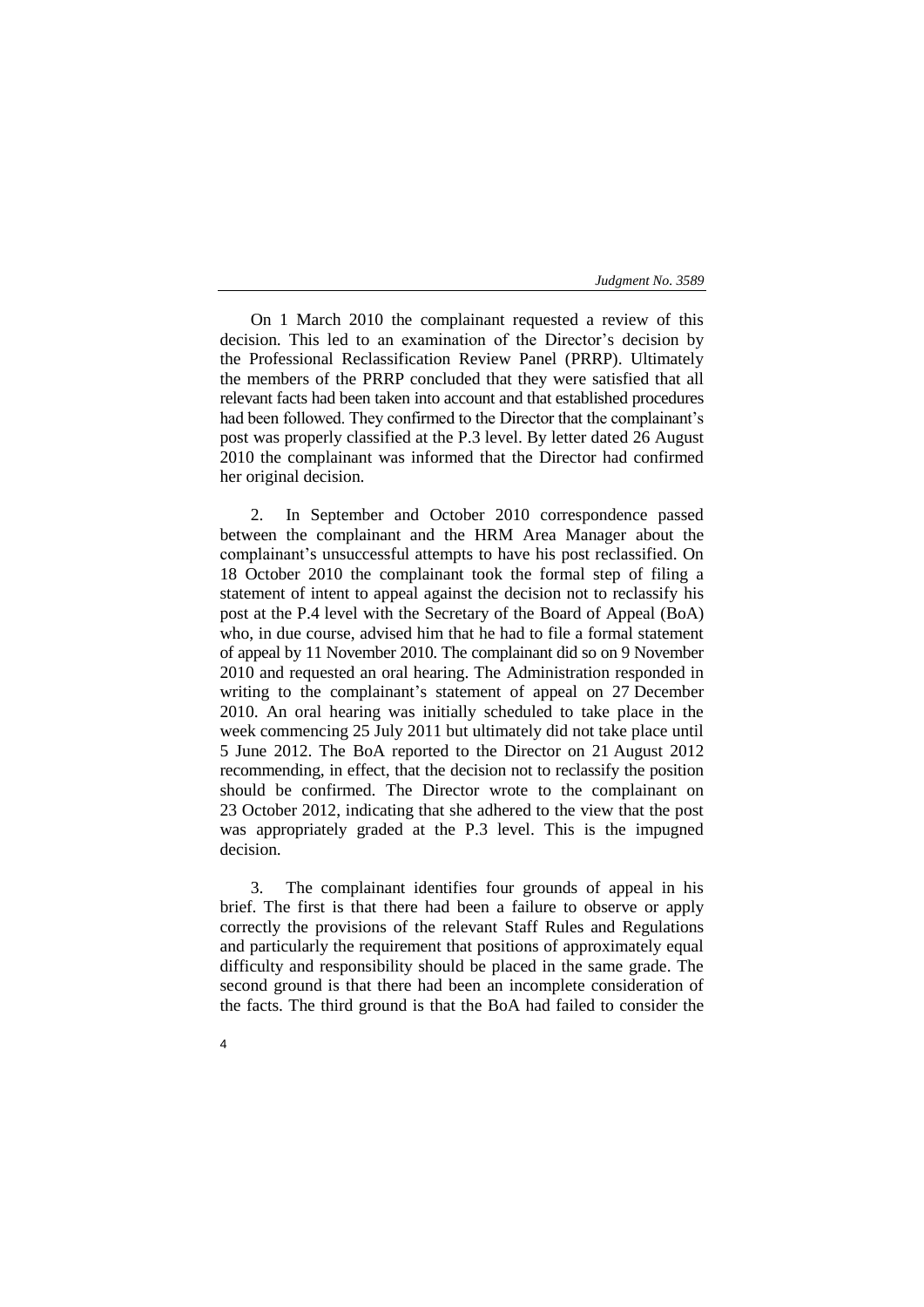facts. The last ground is that there had been a failure by PAHO to follow its own time limits on the process of internal appeal.

PAHO contests each of these contentions though it acknowledges that the internal appeal process had been delayed. In its reply PAHO identifies, correctly, the limited role of the Tribunal in dealing with complaints concerning the classification of a post. It is well established that the grounds for reviewing the classification of a post are limited and ordinarily a classification decision would only be set aside if it was taken without authority, had been made in breach of the rules of form or procedure, was based on an error of fact or law, was made having overlooked an essential fact, was tainted with abuse of authority or if a truly mistaken conclusion had been drawn from the facts (see, for example, Judgments 1647, consideration 7, and 1067, consideration 2). This is because the classification of posts involves the exercise of value judgements as to the nature and extent of the duties and responsibilities of the posts and it is not the Tribunal's role to undertake this process of evaluation (see, for example, Judgment 3294, consideration 8). The grading of posts is a matter within the discretion of the executive head of the organisation (or the person acting on her or his behalf) (see, for example, Judgment 3082, consideration 20).

PAHO also sets out in its reply the applicable provisions of its Staff Rules and Regulations and procedures. The complainant does not dispute, in his rejoinder, that they are the applicable provisions. PAHO details, in its reply, how it believes the HRM Classification Team had followed those procedures, had considered all relevant facts, and similarly how it believes the PRRP had correctly concluded that all procedures had been followed and that all relevant factors had been taken into consideration. It also details how it believes the BoA had considered all relevant facts. It concludes by arguing that no case has been made out that would warrant the intervention by the Tribunal consistent with its limited role established by its jurisprudence in dealing with complaints concerning classification.

5. In his rejoinder, the complainant does not identify any failure of the classification process or the subsequent review and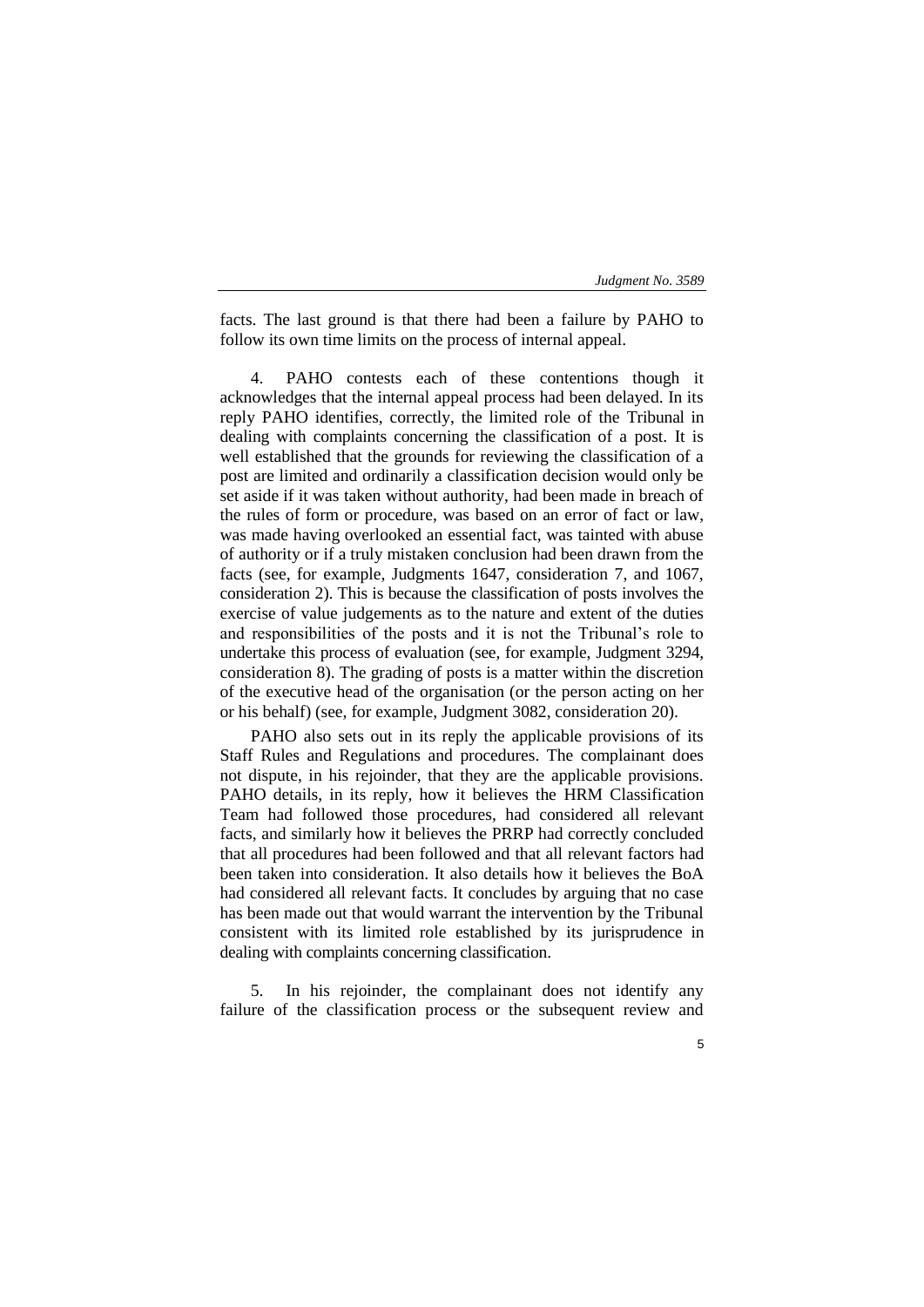internal appeal that demonstrates a flaw in the process which would justify the Tribunal quashing the impugned decision. Much of the complainant's legal argument addresses how he believes the HRM Classification Team erred in its approach. For example the complainant challenges the basis upon which the HRM Classification Team rejected the suitability of the comparator post (Post .0231) he had advanced in support of the reclassification of his post. But issues such as these are the essence of the discretionary evaluation undertaken in the process of classifying or reclassifying a post. They are not issues with which the Tribunal engages unless there is some manifest error of substance in that process of evaluation.

6. One matter of detail should be noted. The delay in the internal appeal process was lengthy. This is conceded by PAHO. The Tribunal may award moral damages in circumstances where an internal appeal has taken an excessively long period. However the complainant does not seek moral damages for this delay by way of relief.

7. The complainant has not established any reviewable error or failure in the process leading to the impugned decision. Accordingly, the complaint should be dismissed.

# DECISION

For the above reasons,

The complaint is dismissed.

In witness of this judgment, adopted on 22 October 2015, Mr Giuseppe Barbagallo, Vice-President of the Tribunal, Mr Michael F. Moore, Judge, and Sir Hugh A. Rawlins, Judge, sign below, as do I, Dražen Petrović, Registrar.